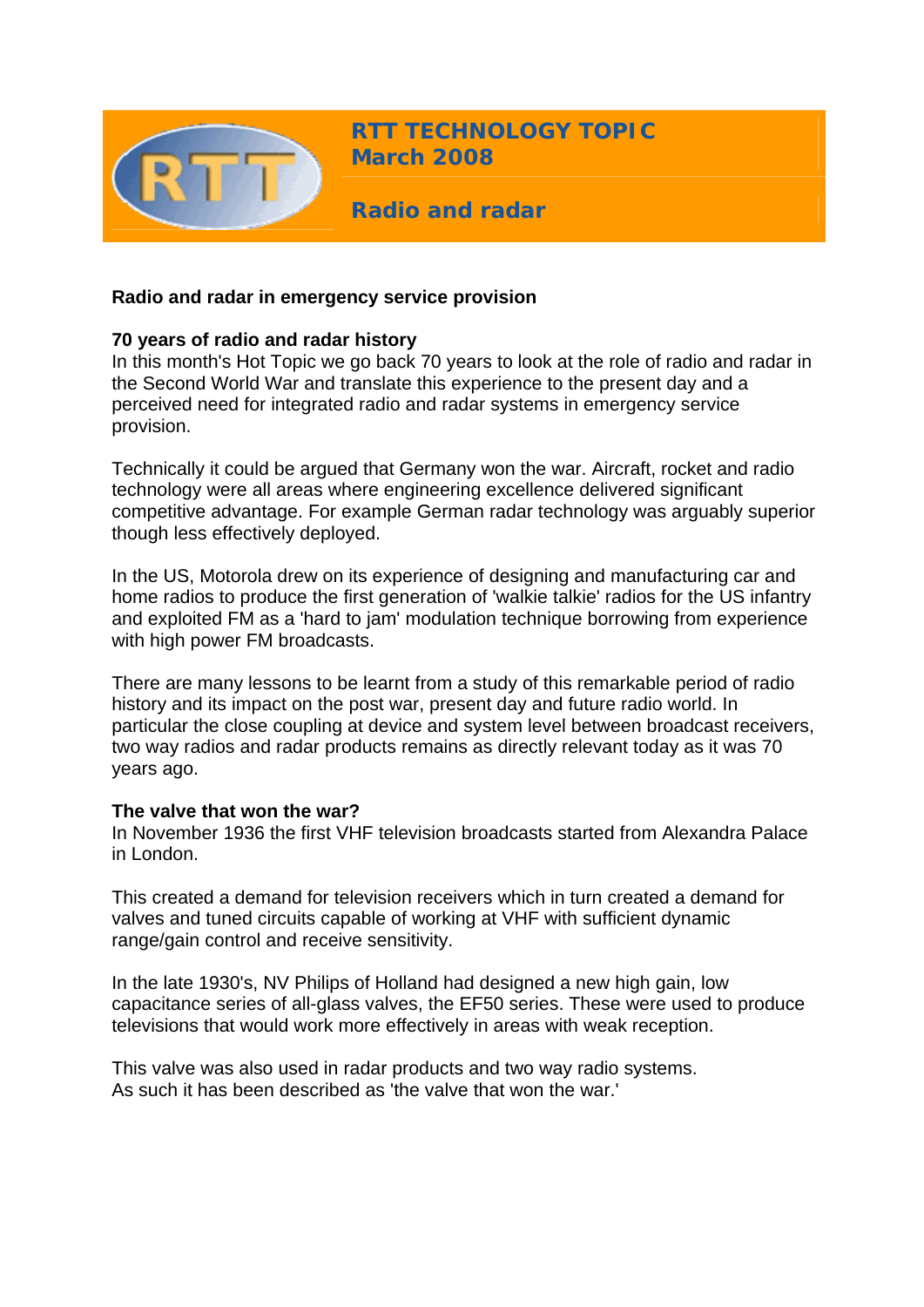

### **The radio that won the war?**

When the British expeditionary force arrived in France in 1939 they discovered that the German infantry had significantly superior radio communications, using short wave for back to base communications and VHF for short range exchanges.

In the UK a rapid design project was put in place to produce a dual band short wave/VHF radio that could offer similar capability.

This has been described as 'the radio that won the war'.



#### **The radar that won the war?**

In 1939, VHF TV broadcasts were discontinued to avoid the signal being used as a homing beacon for incoming enemy aircraft.

The Ministry of Supply realized that radar was likely to be crucial both for detecting incoming enemy aircraft and to provide information for Fighter command to plan a combat response.

The first radar receivers needed a high gain broadband 45 MHz IF amplifier which was conveniently borrowed from a pre war television receiver design.

Arguably the best known radar system was the series of 'chain home' radar stations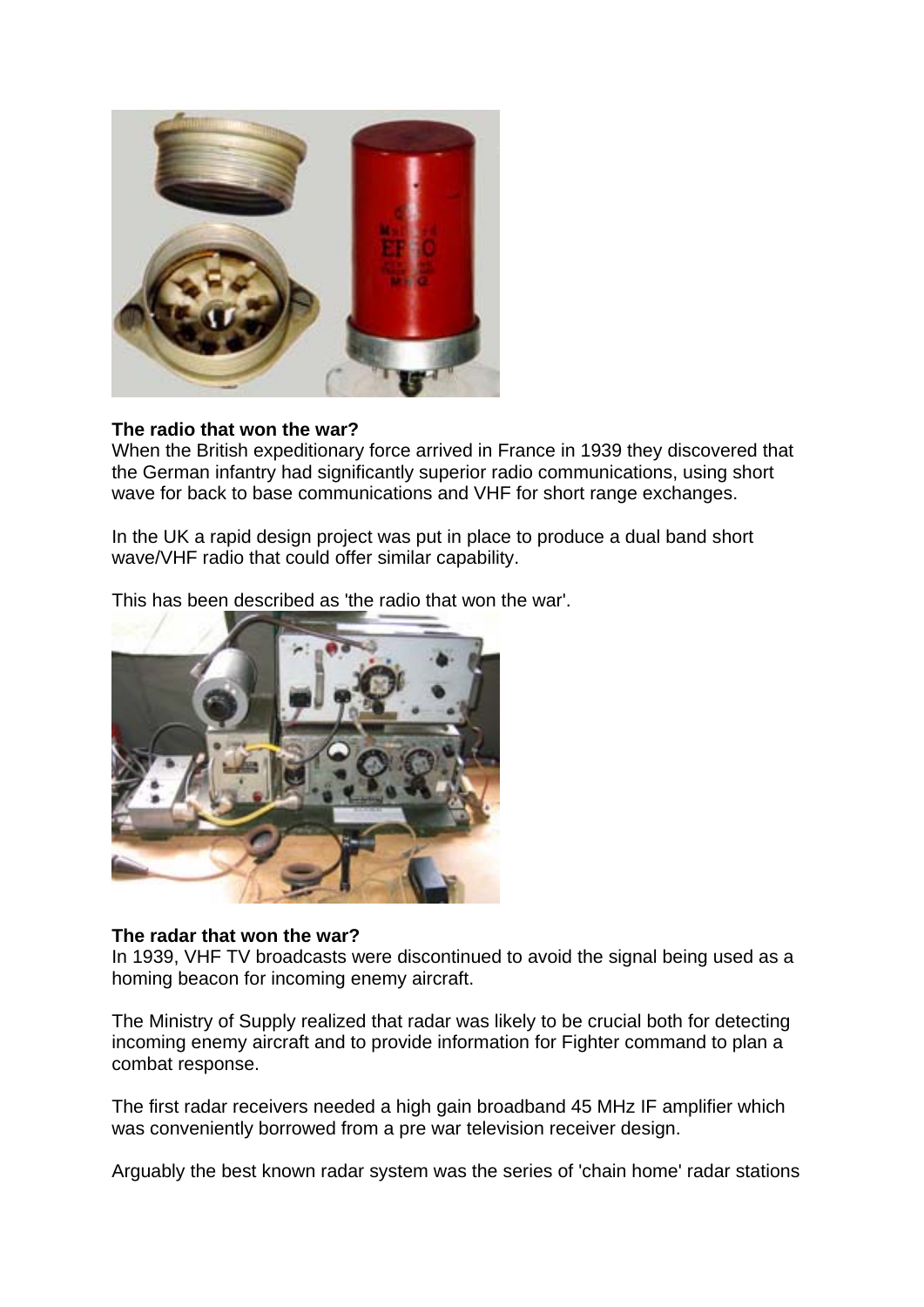along the South Coast. Without these systems it is generally considered that the Battle of Britain would have been lost and the Germans would have established aerial supremacy over at least the southern half of the UK.



# **The plane that won the war?**

In 1931 Lady Lucy Houston, a former professional dancer and chorus girl known as Poppy to her friends and wife to three rich husbands donated £100,000 to the Supermarine Aircraft company so that they could enter (and win) the Sneider Trophy at a speed of over 600 kph. The same plane provided the basis for the development of the Spitfire.

The Spitfire is generally considered to be the plane that won the war.



This is the famous Grace Spitfire credited with having shot down the first enemy